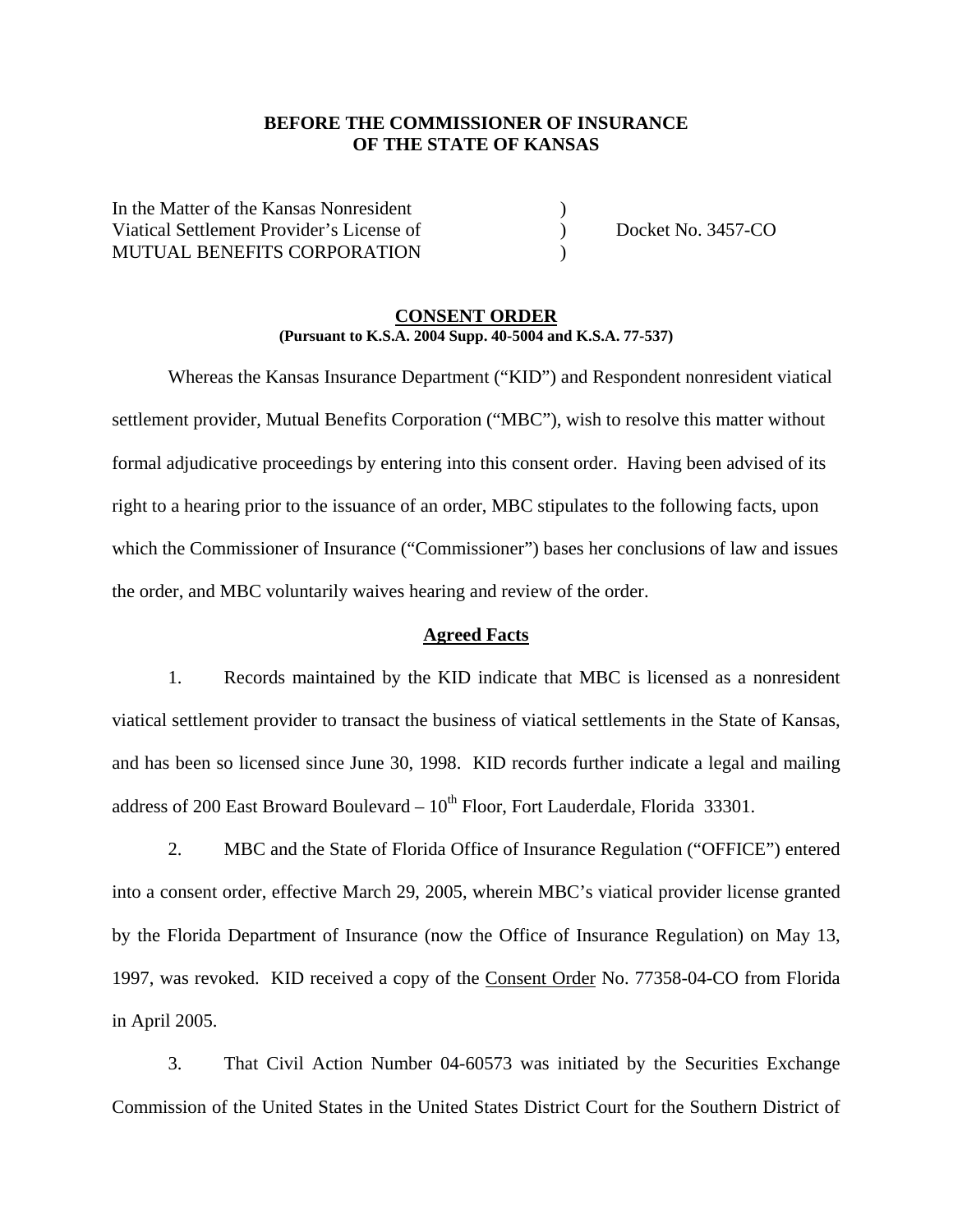Florida. An Order Appointing Receiver dated May 4, 2004 was granted and the Receiver, Roberto Martinez, was given full and exclusive power, duty and authority to administer and manage the business affairs, funds, assets, choses in action and any other property of MBC and several entities alleged to be related to it and to take whatever actions were necessary for the protection of investors. A Preliminary Injunction against MBC was subsequently granted on February 14, 2005. Court documents indicate the Receiver's address as: Colson, Hicks & Eidson, P.A., 255 Aragon Avenue, Coral Gables, Florida 33134.

#### **Applicable Law**

4. K.S.A. 2004 Supp. 40-5003 provides for the licensing of viatical settlement providers or brokers. Subsection (h) of that statute provides in relevant part:

 "Upon the filing of an application and the payment of the license fee, the commissioner shall make an investigation of each applicant and issue a license if the commissioner finds that the applicant: . . .(4) if a legal entity, provides a certificate of good standing from the state of its domicile;. . ." K.S.A. 2004 Supp. 40-5003

5. K.S.A. 2004 Supp. 40-5004(a) provides, in relevant part:

"The commissioner may refuse, suspend, revoke or refuse to renew the license of a viatical settlement provider or viatical settlement broker in the event that investigation by the commissioner discloses that . . (2) the licensee or any officer, partner, member or key management personnel has been convicted of fraudulent or dishonest practices, is subject to a final administrative action in this state or another state or is otherwise shown to be untrustworthy or incompetent;. . .(7) the licensee no longer meets the requirements for initial licensure;. . ." K.S.A. 2004 Supp. 40-5004(a).

#### **Conclusions of Law**

6. The Commissioner has jurisdiction over Respondent as well as the subject matter of

this proceeding, and such proceeding is held in the public interest.

7. By entering into this agreed order, Respondent stipulates to the foregoing findings of

fact and waives his statutory right to an evidentiary hearing to determine facts,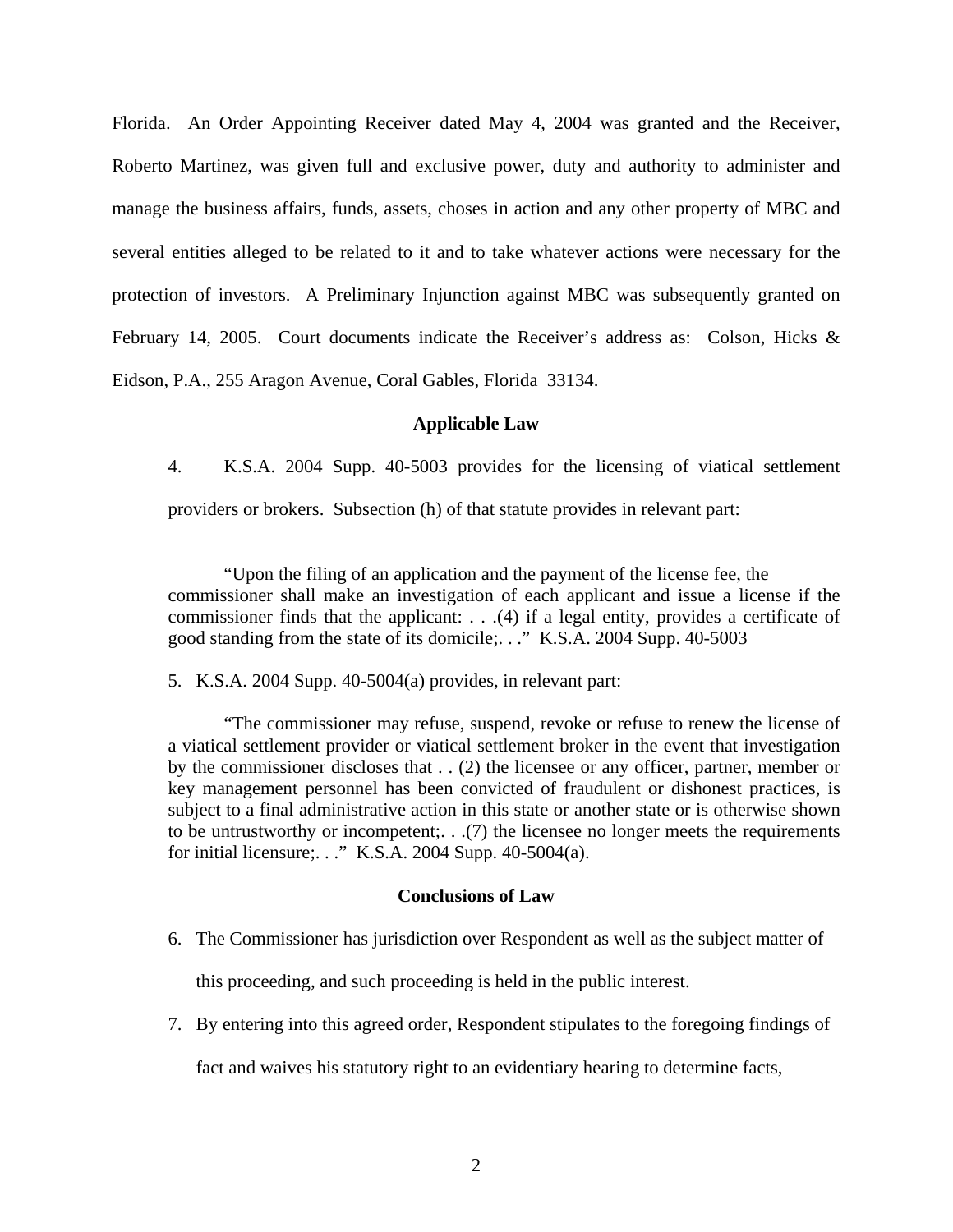consents to the Commissioner's conclusions of law and order, and waives any statutory right to judicial review.

- 8. Based on the agreed facts contained in paragraphs 1 through 3 above and in the supporting documents, the Commissioner finds that Respondent no longer meets the requirements for initial licensure pursuant to K.S.A. 2004 Supp. 40-5003(h)(4) inasmuch as Respondent can no longer provide a certificate of good standing from its domicile state, Florida.
- 9. Based on the agreed facts contained in paragraphs 1 through 3 above and in the supporting documents, the Commissioner finds that Respondent is subject to a final administrative action in Florida, i.e., a Consent Order in Florida Office of Insurance Regulation No. 77358-04-CO, pursuant to K.S.A. 2004 Supp. 40-5004(a)(2).
- 10. Accordingly, the Commissioner finds that sufficient grounds exist for the revocation of the nonresident viatical settlement provider, Mutual Benefits Corporation (MBC).

**THEREFORE,** by agreement between the Kansas Insurance Department and MBC, by and through the Receiver, MBC's license is hereby **REVOKED.**

**IT IS SO ORDERED THIS \_8th\_ DAY OF \_JUNE\_ 2005, IN THE CITY OF TOPEKA, COUNTY OF SHAWNEE, STATE OF KANSAS.** 



| $\angle$ s/ Sandy Praeger        |
|----------------------------------|
| <b>Sandy Praeger</b>             |
| <b>Commissioner of Insurance</b> |
| BY:                              |
|                                  |

 $/s/$  John W. Campbell John W. Campbell General Counsel